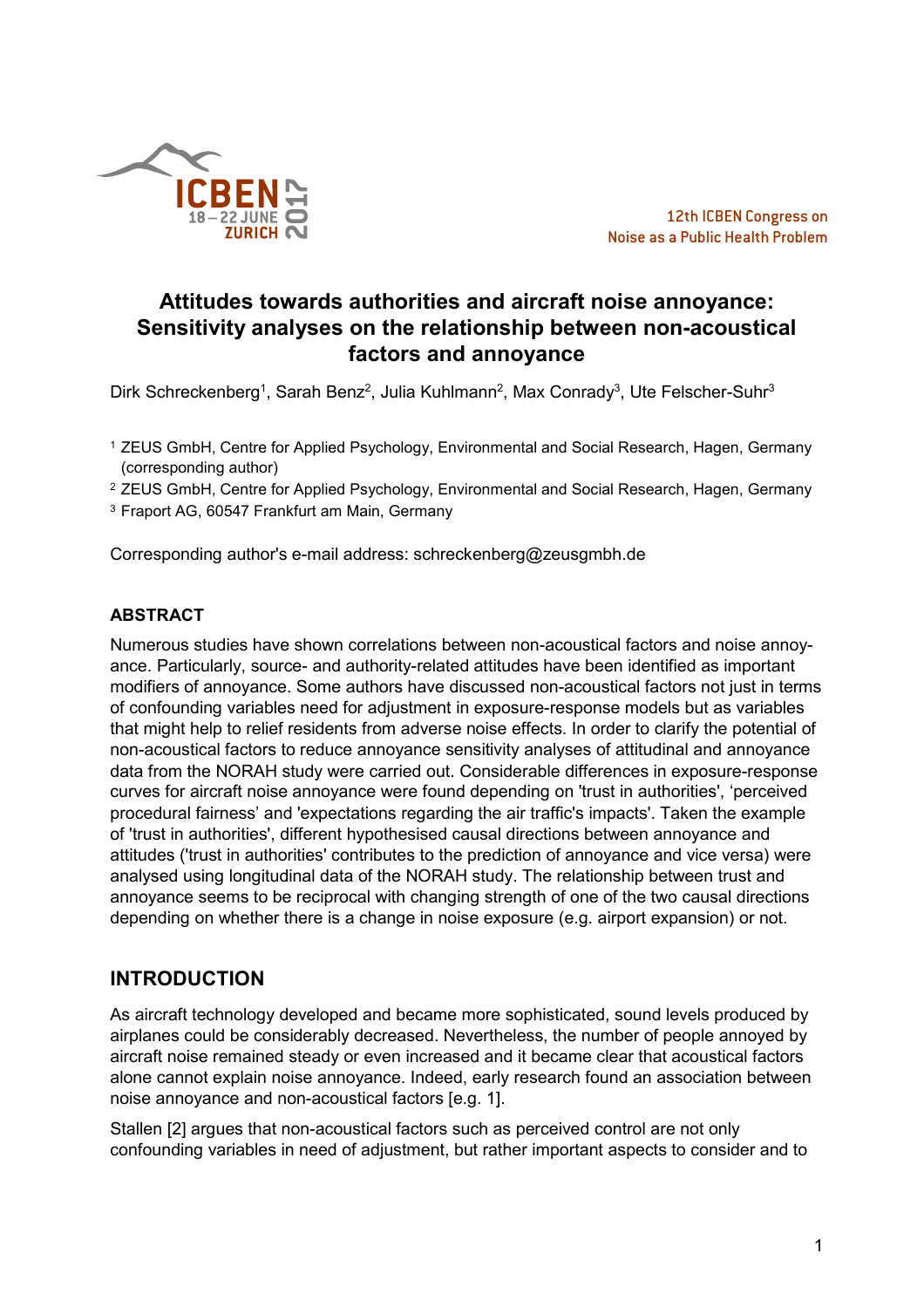include in annoyance reduction interventions. In Stallen's stress-related annoyance model, trust in authorities is seen as one aspect of perceived control.

Various research strengthens the model's assumptions and stresses the importance of enhancing perceived control via targeting attitudes such as 'trust in authorities' in interventions as a mean to reduce noise annoyance [3 - 5]. Results from the NORAH study support the causal direction between attitudes and noise annoyance. Sensitivity analyses of attitudinal and annoyance data revealed that 'trust in authorities', 'perceived procedural fairness' and 'expectations regarding the air traffic's impacts' significantly affect noise annoyance at a later time.

There is, however, also evidence indicating that the causal relationship between attitudes and noise annoyance may be reversed [6]. In a longitudinal study at Amsterdam Schiphol Airport [6] found that changes in attitudes ('concern about the negative health effects of noise' and in 'belief that noise can be prevented') measured at time 2 could be explained by aircraft noise annoyance measured at time 1.

Hence, the causal link between noise annoyance and attitudes is still unclear. Therefore, using the longitudinal data from the NORAH study, the aim of the current study is to explore the causal direction of noise annoyance and 'trust in authorities' as an indicator of people's attitudes towards authorities.

## **METHODS**

### **Study design and sampling**

Within NORAH WP1 a panel study at Frankfurt Airport before and after the opening of the new runway Northwest and the implementation of a night-flight ban from 11pm to 5 am (both in October 2011) has been conducted. Three main measurements were carried out: The first measurement in 2011 before the runway opening and repeated measurements in the first (2012) and the second year (2013) after the opening of the new runway and the implementation of the night-flight ban.

The study area around Frankfurt Airport was curtailed by the "envelope" of the 40 dB contours of the continuous aircraft sound levels for daytime ( $L_{\text{pAea.06-22h}}$ ) and night-time ( $L_{\text{pAea.22-06h}}$ ). Within this area adult residents were randomly sampled from population registries in 2011 with (1) aircraft sound levels (2.5 dB classes of the maximum of *Lp*Aeq,06-22h and *Lp*Aeq,22-06h calculated for 2007) and (2) the change in aircraft sound exposure, i.e. the difference between addressrelated estimated  $L_{pAea.24hs}$  as predicted for 2020 and  $L_{pAea.24hs}$  of 2007, categorized in three groups (increase in *Lp*Aeq,24hrs > 2 dB, decrease in *Lp*Aeq,24hrs > 2 dB, change within the range of ± 2 dB) as strata. Telephone numbers available from telephone registration were assigned to the sampled residents to enable telephone interviews as the main mode of survey. The continuous sound levels used for stratum and to define the perimeter of the study region were calculated for the residential address of each participant and refer to the air traffic of the six busiest months of the year 2007. Similarly, the sound levels predicted for 2020 refer to the six busiest months in 2020. See the acoustic report of the NORAH study [7] for more information about the address-related estimation of aircraft sound levels.

### **Procedure**

Panel participants were sampled in the spring of 2011. All sampled residents received a cover letter to inform about the study and invite to participate in telephone interviews or optional online surveys with the same questionnaire. The first measurement was done from summer to autumn of 2011 and finished before the opening of the runway Northwest on 21 October 2011.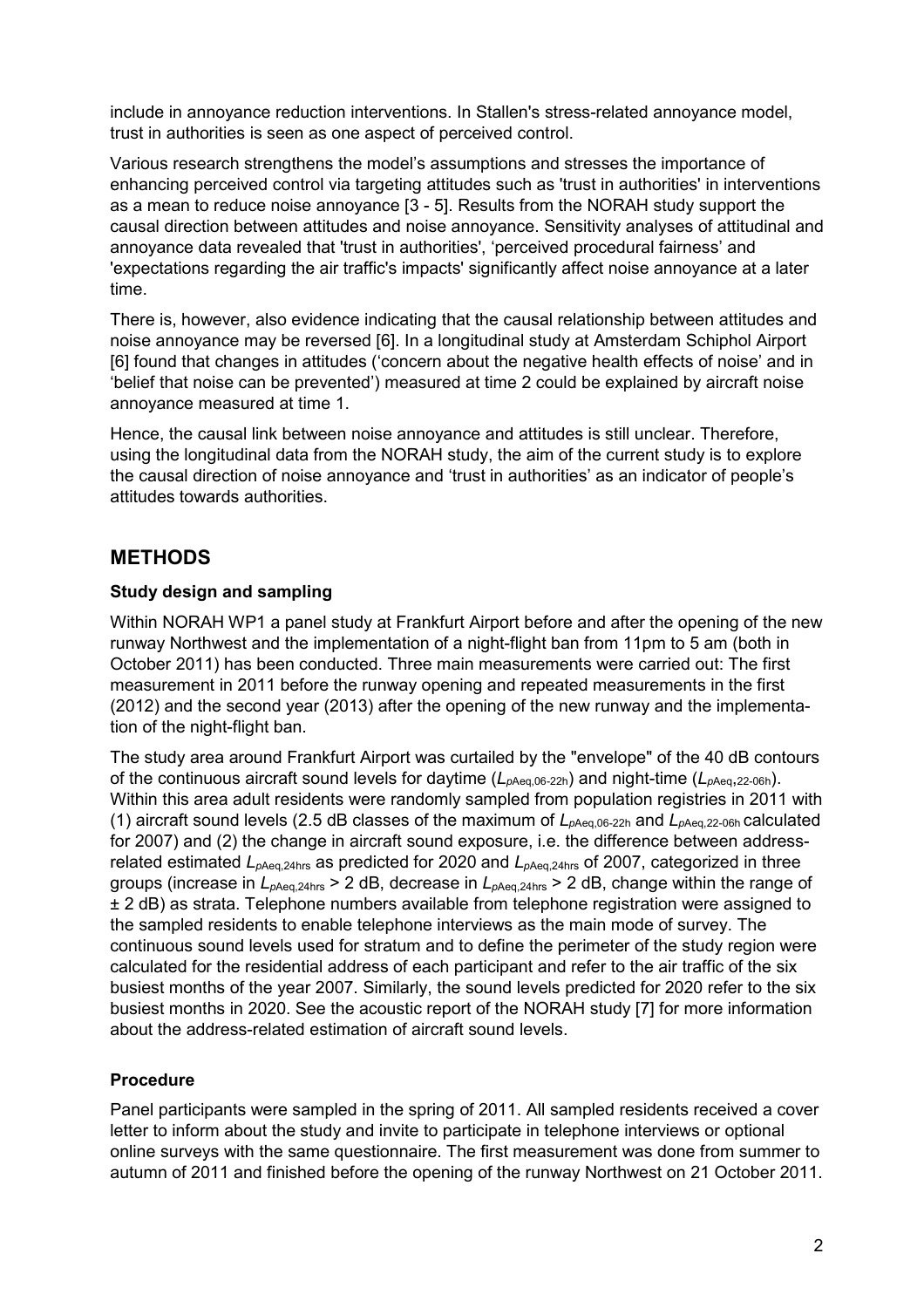Repeated measurements were carried out in summer/autumn of 2012 and again in 2013. The sampling and data management was supervised and certified by the responsible agency for data protection.

#### **Noise exposure**

The exposure to sound levels for each participant's residential address (continuous and mean maximum sound levels of aircraft, railway and road traffic) was calculated for a 12 months period from October to September for each survey wave for daytime, evening and night-time and for 24 hours. For the assessment of aircraft sound levels the German calculation method AzB 2008 was used. The average sound levels of railway and road traffic were determined based on the methods for calculation used for EU noise mapping [7]. For the analyses in this study the *L<sub>pAeq,24hrs</sub>* as indicator of aircraft sound exposure was used. In addition, in some of the analyses the source-specific  $L_{pAeq,24hrs}$  or road traffic and railway sound, respectively, were used for model adjustment.

### **Questionnaire**

In all three survey waves 2011, 2012, and 2013 the questionnaire includes the assessment of disturbances and annoyance to aircraft noise and other transportation noise (railway, road traffic), mental and physical quality of life, potential co-determinants of annoyance and HQoL as well as the potential co-determinants noise sensitivity and attitudes. The attitudes include judgments of attributes of the noise source (aircraft), 'trust in authorities', perceived procedural fairness and expectations with regard to the impact of air traffic on the regional development and the residential life, participation in programs of sound insulation and compensation and satisfaction with sound insulation at home. Furthermore, the questionnaire contains questions concerning residential conditions (e.g. window type and position) and demographics. In the analyses described in this contribution the following main variables were assessed:

- *Aircraft noise annoyance* is assessed with the ICBEN 5-point scale according to the ICBEN recommendation [8]. Respondents reporting to be 'very' (4) or 'extremely' (5) annoyed were categorised as being 'highly annoyed' (HA).
- *'Trust in authorities'*: As indicator of attitudes towards the aviation community and authorities residents' belief about authorities' effort for reducing the aircraft noise annoyance in communities around the airport was measured using a 5-point scale (endeavours  $(1)$  not at all  $(5)$  very). The authorities judged in this way were the aircraft manufactures, airlines, the airport operator (Fraport AG), the regional aircraft noise commission, German Air Traffic Control, municipalities, the regional dialogue forum 'Forum Airport & Region', the Federal State Government of Hesse, the aircraft noise commissioner, and the Federal Aviation Office. According to analysis of reliability and confirmative factor analysis (CFA) the authorities' endeavour to reduce aircraft noise annoyance was judged rather homogenous, which would allow for a summarised score of 'trust in authorities'. Responses to the items concerning the regional aircraft noise commission, German Air Traffic Control, the regional dialogue forum 'Forum Airport & Region', the aircraft noise commissioner, and the Federal Aviation Office were excluded from the scoring because of missings in responses  $\geq 10\%$ . For the other items a mean score of 'trust in authorities' was calculated (Cronbach's alpha:  $α<sub>2011</sub>$  = .81,  $\alpha_{2012} = .83$ ,  $\alpha_{2013} = .84$ ).
- *'Perceived procedural fairness'*: The perceived fairness of the decision process regarding the air traffic operations and noise management at Frankfurt Airport was assessed only in the first survey wave (2011) with items developed by [9] and adopted to the situation at Frankfurt Airport in agreement with the author of the original items. A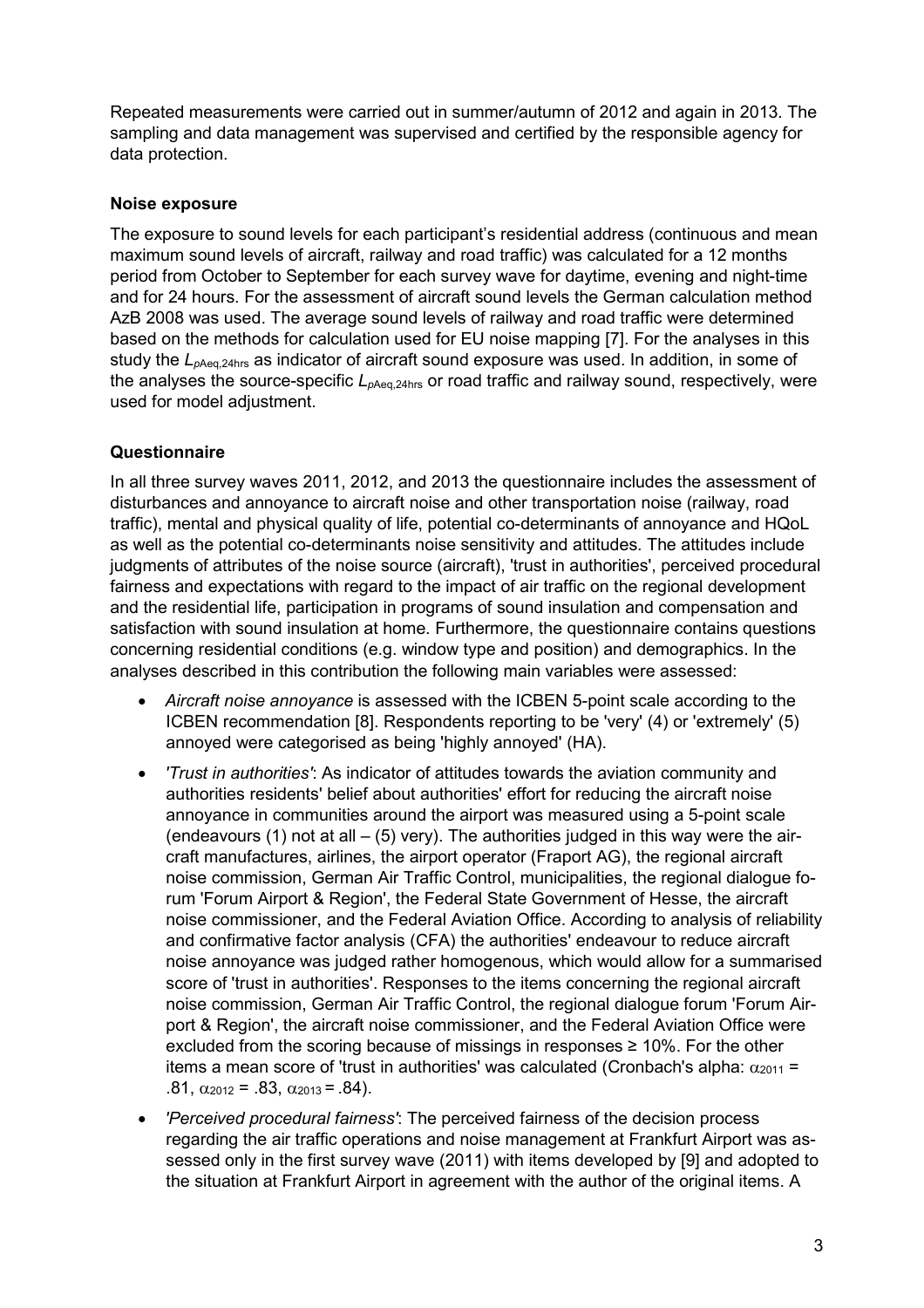summarised mean score of 'perceived procedural fairness' was calculated from responses on a 5-point scale (agree  $(1)$  not  $(5)$  very) to the following four items (Cronbach  $\alpha$  = .67): (1) I think that aircraft noise is distributed fairly amongst all residents; (2) When decisions concerning aircraft noise are being made, I have opportunities to express my views to the relevant people; (3) I have the chance to appeal decisions that I consider to be wrong; (4) Decisions concerning aircraft noise are explained and justified to me in detail.

• The variable *'Positive expectations concerning the impact of air traffic on the regional development and the residential life*' is assessed by a mean score of the following items on a 5-point scale (agree  $(1)$  not  $(5)$  very):  $(1)$  The airport improves the regional development; (2) The air traffic leads to fall in value of residence and properties; (3) The air traffic brings new jobs to the region; (4) The air traffic spoils residents' outdoor stay in the garden, on the terrace or on the balcony.

### **Statistical analysis**

Descriptive analysis of the data includes the calculation of frequency, means, standard deviations, and correlations. For different response categories of 'trust in authorities' and expectations concerning the air traffic assessed in the second survey wave 2012 and for response categories of perceived fairness as measured in 2011 exposure-response relationships for the percentage of people highly annoyed by aircraft noise (%HA) were estimated for the last year of measurement in 2013. The %HA-curves were estimated by means of multiple logistic regressions based on the Generalized Linear Model (GzLM) with  $L_{\text{DAea. 24hrs}}$  as the acoustical parameter of aircraft noise exposure. The models were adjusted for noise sensitivity (single item assessed on a 5-point scale), age, gender, migration background, socio-economic status, mode of survey (phone vs. online), and  $L_{\rho Aea, 24hs}$  for road traffic and railway sound exposure.

For 'trust in authorities' the causal direction of the relationship with aircraft noise annoyance was analysed by means of structural equation modelling (SEM) [10] with AMOS V.24. To allow for analysis and interpretation of results of SEM with non-normal data the asymptotically distribution-free estimation (ADF) was used for all SEM.

Longitudinal data of the NORAH panel study were used in the SEM to address the issue of temporal order of annoyance and trust in authorities as either dependent or independent variables. The logic for SEM with longitudinal data in research on noise annoyance is, for example, described in [6] (see also [11] for similar analyses with regard to the relationship between aircraft noise annoyance and mental health). That is, the direct and indirect effects of aircraft sound exposure and 'trust in authorities' as measured in one survey wave (t1) on aircraft noise annoyance measured in the following survey wave (t2) was tested whilst controlling for the impact of the previous value of annoyance (measured at t1). The same was done for the estimation of the effect of aircraft noise annoyance measured at t1 on 'trust in authorities' measured at t2. In addition, as aircraft sound exposure changed after the first measurement in 2011 due to the opening of runway Northwest and the implementation of the night-flight ban, a variable of change in exposure was included in the model. For this, the standardised residuum of the regression of the aircraft sound exposure ( $L_{pAeq,24hs}$ ) calculated for t2 on the *L<sub>pAeq,24hrs</sub>* calculated for t1 was estimated and used as an 'exposure change variable' in the SEM. The advantage of the residuum is that it expresses the residual change in exposure which cannot be explained by the aircraft sound level at t1. An integrated model formed by two sub-models for the two outcomes (i) aircraft noise annoyance explained by aircraft sound exposure and 'trust in authorities' and (ii) 'trust in authorities' explained by aircraft sound exposure and aircraft noise annoyance was calculated (Figure 1). The integrated model was calculated for three combinations of two measurement years defined as t1 and t2 (Model A, B, and C; Table 1).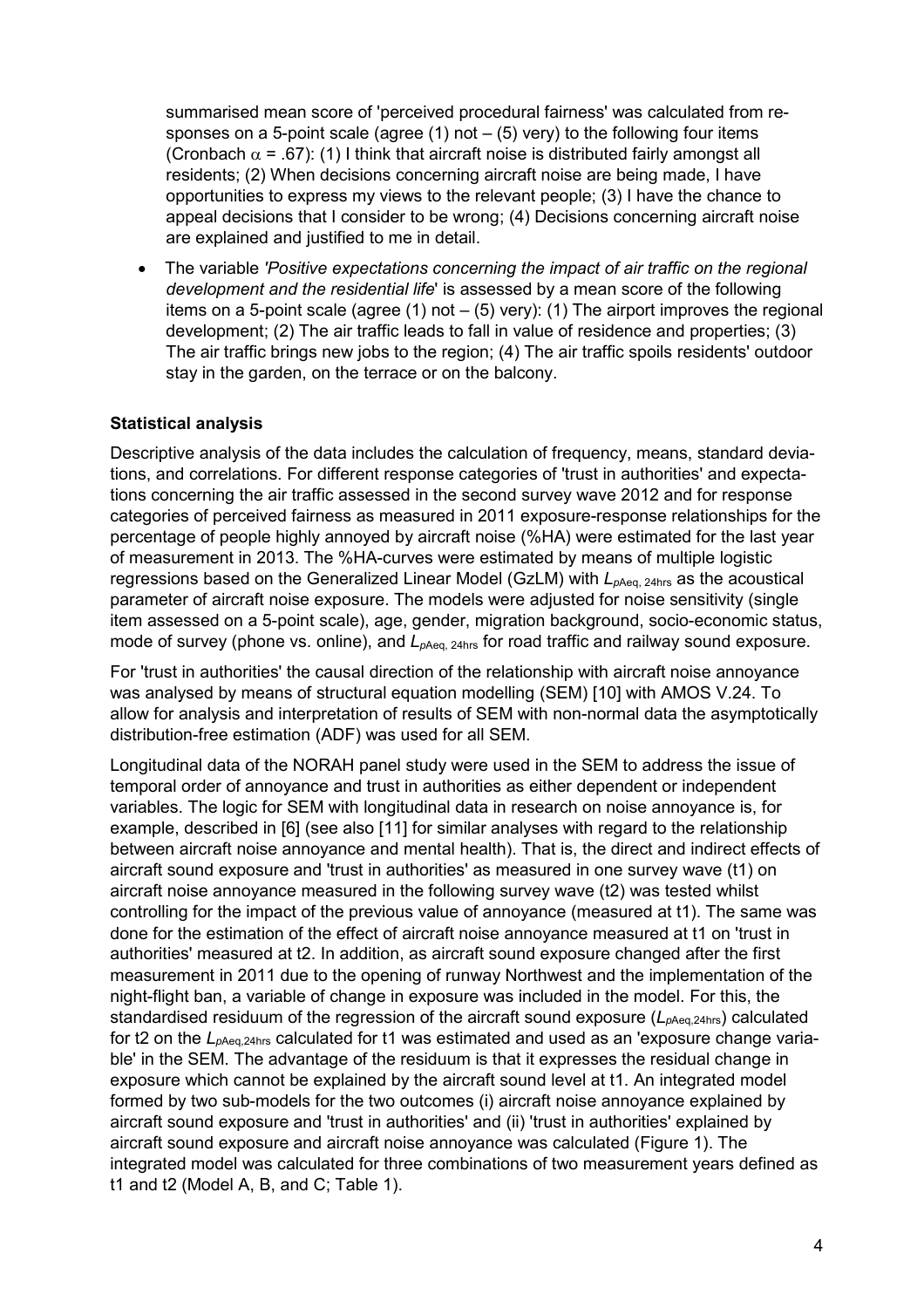|  |  |  |  |  | Table 1: Overview of times (years) of measurements t1 and t2 in the SEMs of longitudinal NORAH data |
|--|--|--|--|--|-----------------------------------------------------------------------------------------------------|
|--|--|--|--|--|-----------------------------------------------------------------------------------------------------|

| Model (SEM) | <b>Measurement t1</b> | <b>Measurement t2</b> |
|-------------|-----------------------|-----------------------|
|             | 2011                  | 2012                  |
|             | 2011                  | 2013                  |
|             | 2012                  | 2013                  |

Models A and B include changes in aircraft sound exposure due to the airport expansion between t1 and t2. The times of measurement t1 and t2 in model C both refer to the period after the opening of the runway and the implementation of the night-flight ban and include minor changes in exposure, if at all. In addition to the SEM, the statistically significance of mediation effects of annoyance and 'trust in authorities', respectively, was tested using the OLS regression approach by [12]. All modelling included bootstrapping [13] with 5000 'bootstrap' samples in order to assess the robustness of the models.



**Figure 1:** Specification of the structural equation models (SEM) for the relationship between 'trust in authorities' and aircraft noise annoyance

# **RESULTS**

### **Descriptive statistics**

In the NORAH panel study 9244 residents were interviewed in the first wave before the opening of the runway Northwest (2011). 4867 of them took part in the second measurement after the opening of the new runway and the implementation of the night-flight ban (2012), and 3508 respondents took part in the third measurement in 2013.

The following analyses were done with data of the respondents that took part in all measurements and responded to all items analysed in this contribution. Cases with non-response in items included in the analyses of this contribution were excluded. That is, the analyses based on a net sample of 3426 respondents (53.1% female, age range in 2011: 18 to 96 yrs., *M* = 53 yrs., *SD* = 14.5 yrs.). In 2011, 88.9% of them (2012: 88.8%, 2013: 88.7%) were interviewed by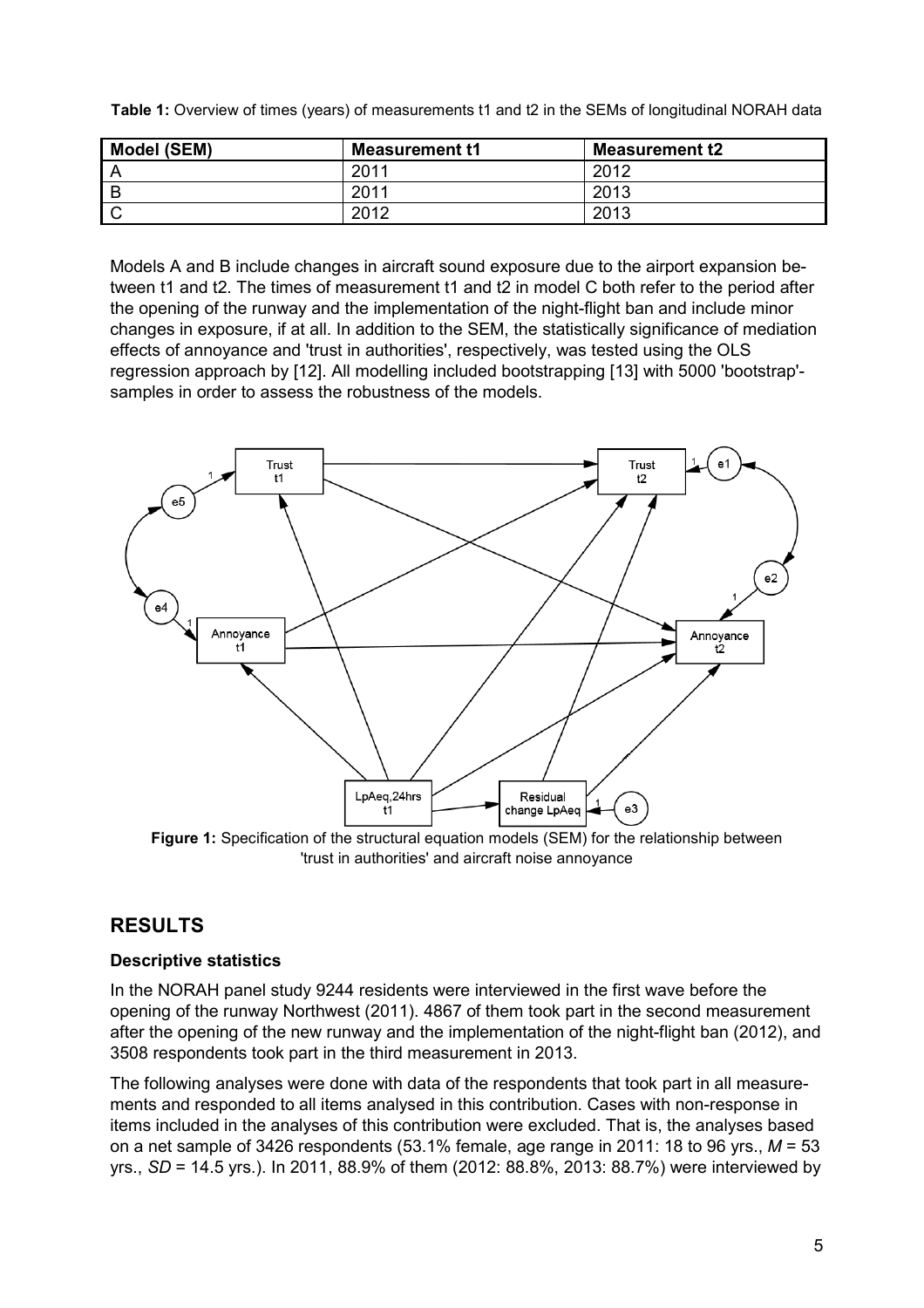phone, 11.1% (2012: 11.2%, 2013: 11.3%) responded to the same questions using the online mode. In 2011, the average aircraft sound levels for 24 hours  $L_{\text{pAea. 24hrs}}$  ranged from 36 to 61 dB ( $M = 48.3$ ,  $SD = 6.2$ ). The range of  $L_{pAeq, 24hrs}$  was from 35 to 71 dB ( $M = 48.0$ ,  $SD = 6.4$  dB) in 2012 and from less than 35 dB to 70 dB (*M* = 47.3, *SD* = 6.3) in 2013. After the opening of the new runway, 508 persons (14.8% of the net sample) experienced a decrease in aircraft sound exposure of more than 2 dB  $L_{pA}$ <sub>eq, 24hrs</sub> in 2012 compared to 2011, 393 respondents (11.5%) experienced an increase of more than 2 dB and for 2525 participants (73.7%) there was no change in  $L_{pAeq, 24hrs}$  above 2dB.

Table 2 presents the descriptive statistics for aircraft noise annoyance and 'trust in authorities' by aircraft sound exposure (2.5 dB-classes of  $L_{pAeq, 24hrs}$ ). Means of aircraft noise annoyance increase with increasing aircraft sound levels in all years of measurements. In all sound classes, the annoyance is higher in 2012 than in 2011 and 2013. The correlations are quite similar in all years of measurement (.47 ≤ r ≤.48, p < .001). Mean values of 'trust in authorities' are higher in lower than in higher sound level classes. The correlations with aircraft sound levels (*Lp*Aeq, 24hrs) in 2011, 2012, and 2013 are, although statistically significant, much weaker (-.15 ≤ r ≤ -.13, p < .001) compared to the correlations between annoyance and sound level. The correlations between 'trust in authorities' and annoyance are in the range of -.39 ≤ r ≤ -.32 ( $p$  < .001) in 2011 before the opening of the new runway and in the range of -.44  $\leq$  r  $\leq$  -.40 (p < .001) after the runway opening in 2012 and 2013.

| L <sub>pAeq,24hrs</sub> | Aircraft noise annoyance (ICBEN 5-pt scale) |     |           |           |     |           |      |           | Trust in authorities (mean score) |           |     |           |          |     |     |      |     |           |
|-------------------------|---------------------------------------------|-----|-----------|-----------|-----|-----------|------|-----------|-----------------------------------|-----------|-----|-----------|----------|-----|-----|------|-----|-----------|
| lin dB                  | 2011 (t1)                                   |     |           | 2012 (t2) |     | 2013 (t3) |      | 2011 (t1) |                                   | 2012 (t2) |     |           | 2013(13) |     |     |      |     |           |
|                         | N                                           | М   | <b>SD</b> | N         | м   | <b>SD</b> | N    | M         | <b>SD</b>                         | N         | М   | <b>SD</b> | N        | M   | SD  | N    | М   | <b>SD</b> |
| $\leq 37.5$             | 53                                          | 1,9 | 1,0       | 175       | 2,3 | 1,1       | 235  | 2,2       | 1,0                               | 53        | 3,0 | 0,9       | 175      | 2,7 | 0,9 | 235  | 2,7 | 0,8       |
| $37.6 - 40.0$           | 272                                         | 2,3 | 1,2       | 328       | 2,4 | 1,2       | 317  | 2,4       | 1,2                               | 272       | 2,7 | 0,8       | 328      | 2,5 | 0,9 | 317  | 2,7 | 0.9       |
| $40.1 - 42.5$           | 474                                         | 2,6 | 1,2       | 362       | 2,8 | 1,2       | 434  | 2,6       | 1,1                               | 474       | 2,5 | 0,9       | 362      | 2,5 | 0,9 | 434  | 2,6 | 0.9       |
| $42.6 - 45.0$           | 431                                         | 2,9 | 1,2       | 368       | 3,0 | 1,2       | 322  | 3,0       | 1,2                               | 431       | 2,4 | 0,9       | 368      | 2,5 | 0,9 | 322  | 2,4 | 0,9       |
| 45.1 - 47.5             | 381                                         | 3,1 | 1,2       | 329       | 3,3 | 1,2       | 382  | 3,3       | 1,2                               | 381       | 2,4 | 0,9       | 329      | 2,3 | 0,8 | 382  | 2,4 | 0,8       |
| 47.6 - 50.0             | 385                                         | 3,3 | 1,2       | 391       | 3,7 | 1,2       | 450  | 3,5       | 1,2                               | 385       | 2,5 | 0,9       | 391      | 2,4 | 0,9 | 450  | 2,4 | 0,8       |
| $50.1 - 52.5$           | 439                                         | 3,7 | 1,1       | 378       | 3,8 | 1,2       | 456  | 3,8       | 1,1                               | 439       | 2,4 | 0,9       | 378      | 2,2 | 0,8 | 456  | 2,2 | 0,8       |
| $52.6 - 55.0$           | 409                                         | 3,9 | 1,1       | 546       | 3,9 | 1,1       | 411  | 3,9       | 1,2                               | 409       | 2,3 | 0,8       | 546      | 2,2 | 0,8 | 411  | 2,3 | 0,8       |
| $55.1 - 57.5$           | 335                                         | 4,2 | 1,0       | 406       | 4,1 | 1,0       | 256  | 4,0       | 1,0                               | 335       | 2,2 | 0,8       | 406      | 2,3 | 0,9 | 256  | 2,3 | 0.9       |
| > 57.5                  | 247                                         | 4,2 | 1,0       | 143       | 4,3 | 0,9       | 163  | 4,1       | 1,0                               | 247       | 2,4 | 0,8       | 143      | 2,3 | 0,8 | 163  | 2,4 | 0,8       |
| Total                   | 3426                                        | 3.3 | 1.3       | 3426      | 3.4 | 1,3       | 3426 | 3.3       | 1,3                               | 3426      | 2.4 | 0.9       | 3426     | 2.4 | 0.9 | 3426 | 2.4 | 0.9       |

**Table 2:** Aircraft noise annoyance and 'trust in authorities' by aircraft sound exposure ( $L_{pAeq, 24hrs}$  – classes)

Similarly (not tabled here), perceived procedural fairness with regard to decisions on air traffic and aircraft noise management as measured in 2011 correlates with aircraft sound exposure  $(L_{\text{pA}eq,24\text{hrs}})$  r = -.11 (p < .001) and with aircraft noise annoyance (2011) r = -.34. Furthermore, the expectations concerning the air traffic in the region around Frankfurt Airport correlate in the survey waves 2011, 2012, and 2013 in the range of  $-0.65 \le r \le -0.53$  (p < .001) with aircraft noise annoyance and in the range of  $-0.33 \le r \le 0.29$  (p  $\lt 0.001$ ) with aircraft sound exposure.

#### **Exposure response models for %HA due to aircraft noise**

Figure 2 depicts %HA-curves against the *L*<sub>pAeq, 24hrs</sub> for the third measurement in 2013 for different discrete values of 'trust in authorities', expectations concerning the impact of air traffic on regional development and residential quality of life (both variables assessed in 2012), and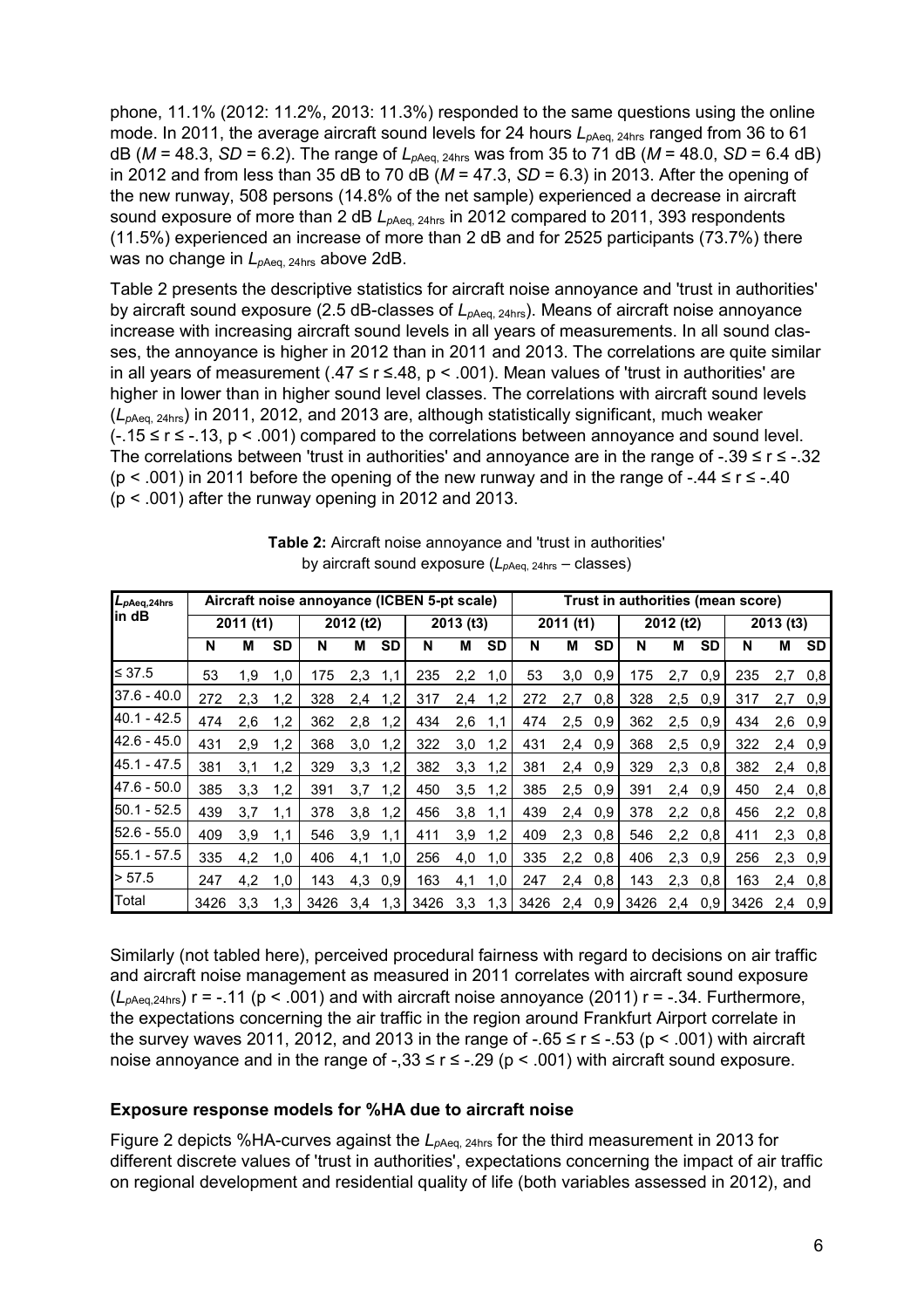perceived procedural fairness of decisions related to air traffic and noise management as measured in 2011. Considerable differences in %HA depending on discrete values of the attitudes could be observed in particular in a range of  $L_{pAeq, 24hs}$  between 45 to 55 dB. For example, at a level of  $L_{pAeq, 24hs} = 45$  dB an increase from value 1 to value 2 in 'trust in authorities' is associated with a %HA decrease of -24%, the same increase in perceived fairness corresponds with %HA decrease of -16% and when the (positive) expectations change from value 1 to 2 at a level of  $L_{pAeq, 24hs} = 45$  dB this is associated with a %HA decrease of -24%. At a level of  $L_{pAeq,24hs}$  = 55 dB a change in attitude levels from 3 to 4 corresponds with a %HA decrease of -23% for trust in authority, -15% for perceived fairness and -31% for positive expectations regarding the impact of air traffic. For  $L_{pAeq, 24hs}$  levels above 60 dB changes in annoyance are less associated with changes in attitudes.

However, these %HA-curves suggest that the causal paths of the association between aircraft noise annoyance and the attitudes follow from attitudes to annoyance. This assumption was tested exemplarily for 'trust in authorities' by means of the SEMs A to C.



**Figure 2:** Percentage of people highly annoyed by aircraft noise (%HA) in 2013 by  $L_{\text{pAea.24hs}}$  (12 months continuous sound level of 10/2012 – 09/2013), and by discrete values of attitudes assessed previously in 2012 (a, c), and 2011 (b): (a) 'trust in authorities' (2012), (b) perceived procedural fairness of decisions related to air traffic and noise management (2011), and (c) positive expectations concerning the impact of air traffic on regional development and residential quality of life (2012)

#### **Structural equation model for aircraft noise annoyance and 'trust in authorities'**

Table 3 shows values of modal fit for the models A, B and C. The test statistics show that the covariance matrix of each model differs in a statistically significant manner from the sample covariance matrix. However, the values of the descriptive approximate fit indices shown in Table 3 indicate a sufficient fit for the models A, B, and C as, except for the ratio  $\chi^2$ /df, the index values are inside the range of conventionally defined cut-off values for a good model fit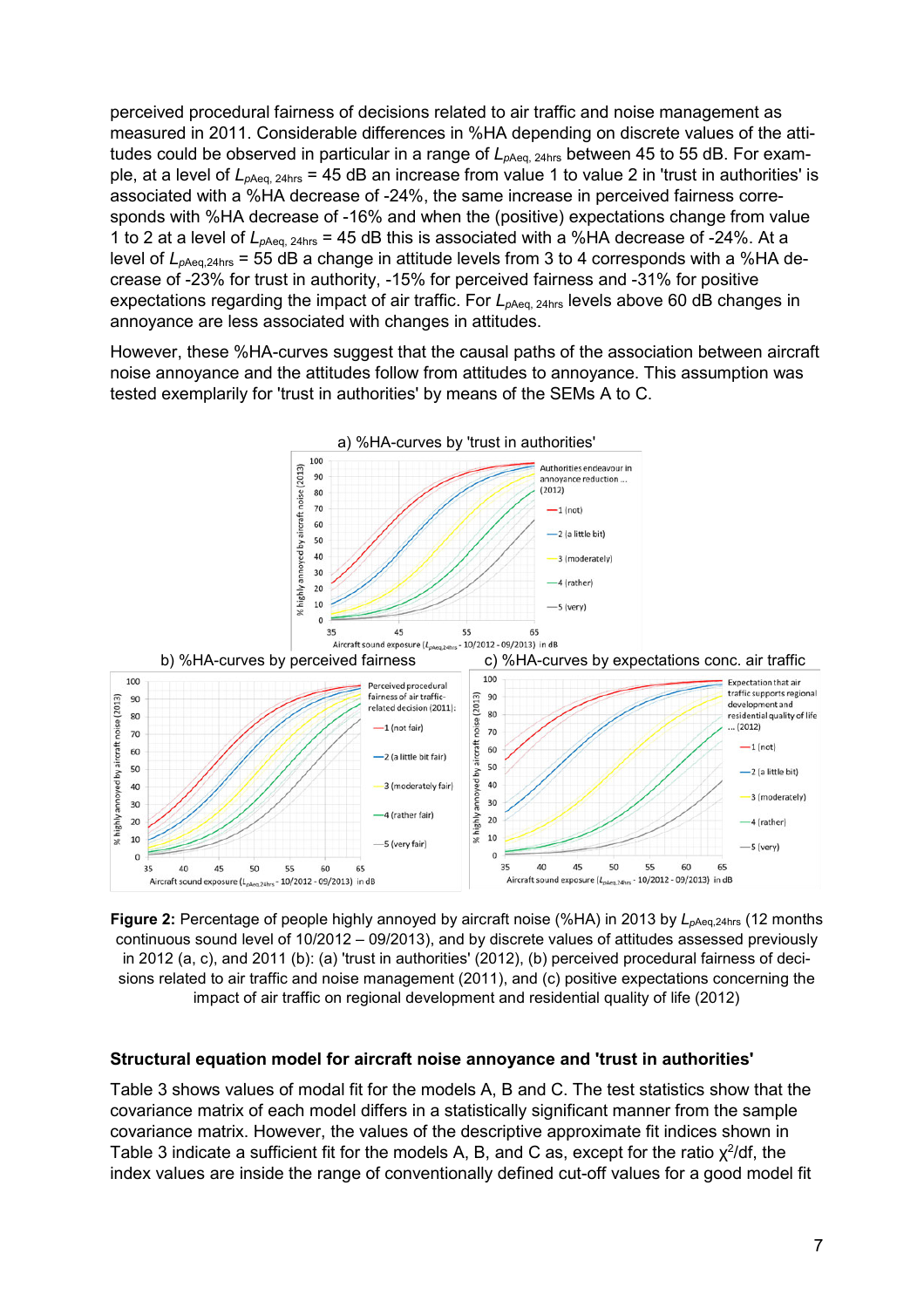(cut-off values:  $\chi^2$ /df ratio < 2, CFI ≥ 0.95, RMSEA ≤ 0.05 together with p<sub>close</sub> > 0.50, SRMR ≤ 0.08 10).

| <b>SEM</b> | t1   | t2   |             | <b>Model test statistics</b> |      |              |      |              | <b>Fit indices</b> |             |            |
|------------|------|------|-------------|------------------------------|------|--------------|------|--------------|--------------------|-------------|------------|
|            |      |      | ${\bf v}^2$ | df                           | р    | $\chi^2$ /df | CFI  | <b>RMSEA</b> | <b>PCLOSE</b>      | <b>SRMR</b> | <b>AIC</b> |
| A          | 2011 | 2012 | 11,91       | 2,00                         | 0,00 | 5,96         | 1,00 | 0,04         | 0,79               | 0.01        | 49.91      |
| B          | 2011 | 2013 | 9,23        | 2,00                         | 0.01 | 4,61         | 1,00 | 0,03         | 0,89               | 0.01        | 47,23      |
| C          | 2012 | 2013 | 10,78       | 2,00                         | 0,01 | 5,39         | 1,00 | 0,04         | 0,84               | 0.01        | 48,78      |

**Table 3:** Model fit values of SEM A, B and C

 $\chi^2$  = Chi square, df = degree of freedom, CFI: comparative fit index, RMSEA: root mean square error of approximation, SRMR: standardized root mean residual, AIC = Akaike information criterion

Table 4 shows the estimated path coefficients of variables in SEM A, B and C. In all models, both the path from 'trust in authorities' to annoyance and the path from annoyance to 'trust in authorities' are statistically significant. In the models A and B (including variables of the measurement years *before and after* the opening of the new runway) the effects of annoyance t1 on 'trust in authorities' t2 and vice versa are of quite similar size. In model C, including only variables measured *after* the opening of runway Northwest the effect of annoyance t1 on 'trust in authorities' t2 is stronger (-.201) than the effect of trust t1 on annoyance t2 (-.096). The mediation effect of annoyance t1 on trust t2 is stronger in all models than vice versa indicating that the effect of trust on annoyance is more independent from aircraft sound exposure. However, the mediation effect of trust t1 on annoyance t2 is statistically significant, too. This was tested within a mediation analysis by means of OLS regressions (using the SPSS macro PROCESS [12]) with aircraft noise annoyance and trust, respectively, at t2 as dependent variable  $(Y_{t2})$ ,  $L_{pAeq,24hrs}$  as exposure/predictor  $(X_{t1})$ , and annoyance and trust, respectively, as mediator  $(M_H)$ . The OLS regression models were adjusted for previous values of Y (either annoyance t1, or trust t1) and residual change in aircraft noise exposure. The output of the PROCESS mediation analysis includes bootstrap confidence intervals for the specific mediation effect of either annoyance or 'trust in authorities' (the AMOS outputs of the SEMs A to C include bootstrap confidence intervals for the total indirect effect of sound exposure mediated by annoyance t1, trust t1, and residual change in sound exposure). Unlike signs of lower and upper limits of the 95% bootstrap interval indicate a statistically non-significant mediation effect (see Table 5).

Table 4 further shows that in all three models A, B, and C the  $L_{pAeq, 24hs}$  t1 has a strong direct effect on annoyance t1 and also an effect on annoyance t2. The effect of aircraft sound level t1 on trust t1 is statistically significant. This could not be shown for the effect of  $L_{pA}$ <sub>eq, 24hrs</sub> t1 on trust t2. Instead, the L<sub>pAeq, 24hrs</sub> t1 affects trust t2 indirectly, mediated by annoyance t1 and trust t1. The residual change in noise exposure since 2011 (models A and B) has a statistically significant effect on both annoyance t2 and trust t2.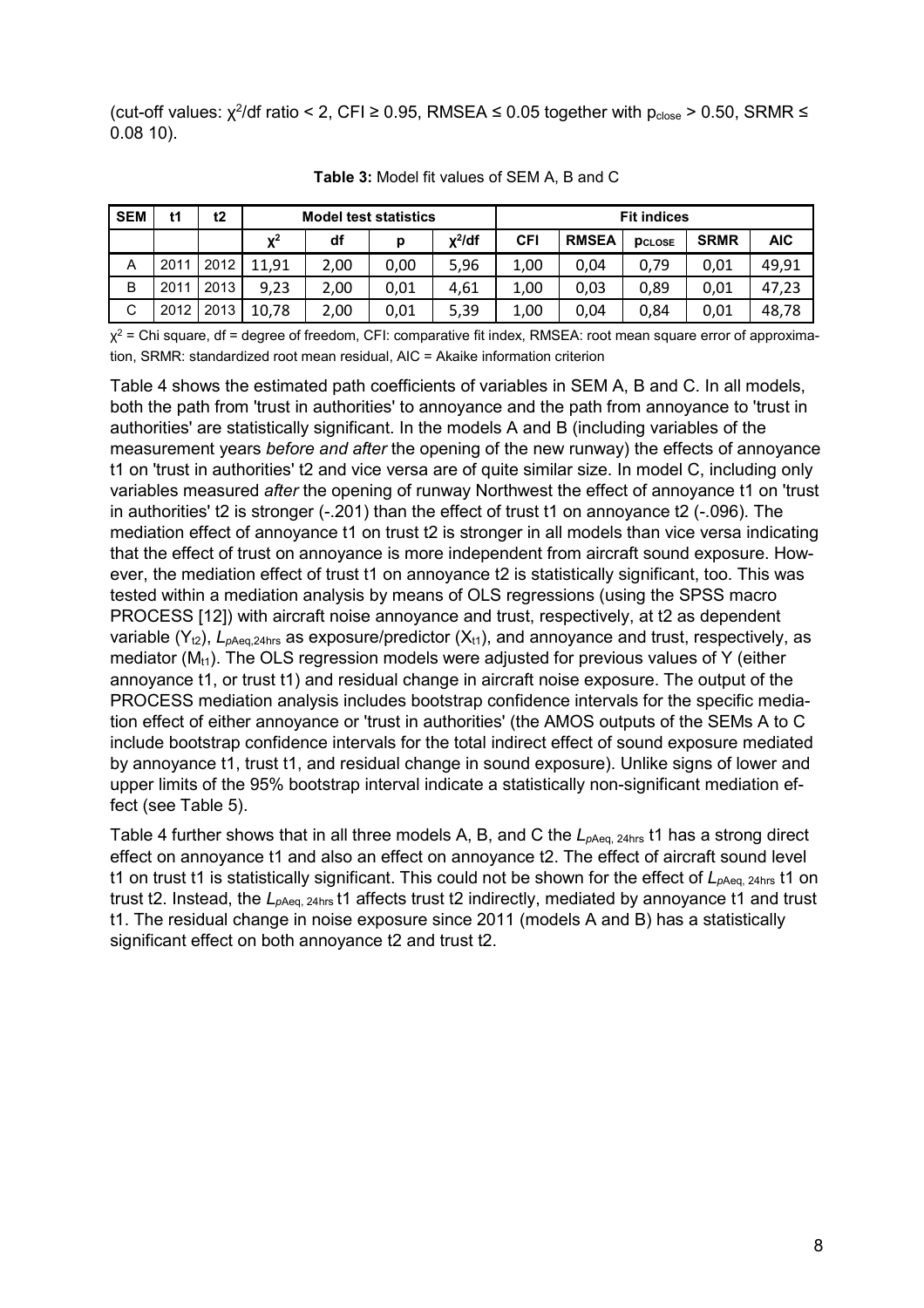| $Y1 = Trust 12$ (sub-model 1)              |               |                                                                                                                                             |             | <b>Model A</b>        |             | <b>Model B</b>    | <b>Model C</b> |                       |      |  |
|--------------------------------------------|---------------|---------------------------------------------------------------------------------------------------------------------------------------------|-------------|-----------------------|-------------|-------------------|----------------|-----------------------|------|--|
| Y2 = Annoyance t2 (sub-model 2)            |               |                                                                                                                                             | $t1 = 2011$ | $t2 = 2012$           | $t1 = 2011$ | $t2 = 2013$       | $t1 = 2012$    | $t2 = 2013$           |      |  |
| L <sub>pAeq,24hrs</sub> t1                 | --->          | Change in L <sub>pAeq,24hrs</sub>                                                                                                           |             | $-0.003$ <sup>a</sup> | $-.001a$    |                   |                | .001 <sup>a</sup>     |      |  |
| $L_{pAeq,24hrs}$ t1                        | -->           | Annoyance t2                                                                                                                                |             | .135                  |             | .133              |                | .118                  |      |  |
| $L_{pAeq,24hrs}$ t1                        | -->           | Trust <sub>t2</sub>                                                                                                                         |             | .031 <sup>b</sup>     |             | .022 <sup>a</sup> |                | .020 <sup>a</sup>     |      |  |
| Change in L <sub>pAeq,24hrs</sub>          | —>            | Annoyance t2                                                                                                                                |             | .215                  |             | .194              |                | .065                  |      |  |
| Change in L <sub>pAeq,24hrs</sub>          | $\rightarrow$ | Trust <sub>t2</sub>                                                                                                                         | $-.109$     |                       | $-0.075$    |                   |                | $-0.010$ <sup>a</sup> |      |  |
| L <sub>pAeq,24hrs</sub> t1                 | —>            | Annoyance t1                                                                                                                                |             | .480                  |             | .480              | .474           |                       |      |  |
| $L_{pAeq,24hrs}$ t1                        | -->           | <b>Trust t1</b>                                                                                                                             |             | $-.127$<br>$-129$     |             |                   | $-.140$        |                       |      |  |
| <b>Trust t1</b>                            | -->           | Annoyance t2                                                                                                                                |             | $-.153$<br>$-156$     |             |                   | $-.096$        |                       |      |  |
| Annoyance t1                               | -->           | Trust <sub>12</sub>                                                                                                                         |             | $-.143$               |             | $-.157$           |                | $-.201$               |      |  |
| Trust <sub>t1</sub>                        | —>            | Trust <sub>t2</sub>                                                                                                                         |             | .506<br>.507          |             |                   | .553           |                       |      |  |
| Annoyance t1                               | -->           | Annoyance t2                                                                                                                                |             | .560                  |             | .559              | .697           |                       |      |  |
| e4 (annoyance $t1$ ) <--> e5 (Trust $t1$ ) |               |                                                                                                                                             | $-375$      |                       | $-376$      |                   |                | $-.420$               |      |  |
| e2 (annoyance $t2$ ) <--> e1 (Trust $t2$ ) |               |                                                                                                                                             | $-220$      |                       | $-225$      |                   | $-136$         |                       |      |  |
|                                            |               | Mediation effect of M <sub>t1</sub> (indirect effect of $X_{t1} = L_{\text{pAeq},24\text{hrs}}$ t1 via M <sub>t1</sub> on Y <sub>t2</sub> ) |             |                       |             |                   |                |                       |      |  |
| $M_{t1}$                                   |               | $Y_{t2}$                                                                                                                                    |             |                       |             |                   |                |                       |      |  |
| <b>Trust t1</b>                            | -->           | Annoyance t2                                                                                                                                | .019        |                       |             |                   | .020           |                       | .013 |  |
| Annoyance t1                               | $\rightarrow$ | Trust <sub>12</sub>                                                                                                                         | $-069$      |                       | $-.075$     |                   | $-.095$        |                       |      |  |
| Trust <sub>t1</sub>                        | ⊸>            | Trust <sub>t2</sub>                                                                                                                         |             | $-.064$<br>$-.065$    |             |                   | $-.077$        |                       |      |  |
| Annoyance t1                               | -->           | Annoyance t2                                                                                                                                |             | .269                  |             | .268              |                | .330                  |      |  |

Table 4: Standardised estimates of structural equation models A, B and C

 $a$  p > 0.10,  $b$  0.05 < p < 0.10, p for all coefficients  $\leq$  .001 except for  $a$  and  $b$ . Paths between annoyance and 'trust in authorities' are highlighted

Table 5: Results of OLS regressions on the mediation effect of noise annoyance and 'trust in authorities' (indirect effect of aircraft sound exposure mediated by annoyance and trust, respectively)

| Mediation effect of M <sub>t1</sub> (indirect effect of $X_{t1} = L_{\text{pAeq},24\text{hrs}}$ t1 via M <sub>t1</sub> on Y <sub>t2</sub> ) |  |                           |                             |                      |                             |                      |                           |                      |  |  |  |
|---------------------------------------------------------------------------------------------------------------------------------------------|--|---------------------------|-----------------------------|----------------------|-----------------------------|----------------------|---------------------------|----------------------|--|--|--|
| Y1 = Trust t2 (sub-model 1)<br>Y2 = Annoyance t2 (sub-model 2)                                                                              |  |                           |                             | <b>Model A</b>       |                             | <b>Model B</b>       | <b>Model C</b>            |                      |  |  |  |
|                                                                                                                                             |  |                           | $t1 = 2011$                 |                      | $t2=2012$   t1=2011         | t2=2013              | $t1 = 2012$               | $t2 = 2013$          |  |  |  |
| M <sub>ti1</sub>                                                                                                                            |  | $Y_{t2}$                  |                             |                      |                             |                      |                           |                      |  |  |  |
| Trust <sub>t1</sub>                                                                                                                         |  | $\leftarrow$ Annovance t2 |                             | .019<br>(.014: .027) |                             | .020<br>(.015; .027) |                           | .013<br>(.009; .019) |  |  |  |
| Annoyance t1                                                                                                                                |  | $\rightarrow$ Trust t2    | $-.067$<br>$(-.085; -.050)$ |                      | $-.075$<br>$(-.094; -.058)$ |                      | $-0.94$<br>(-.111; -.079) |                      |  |  |  |

In brackets: lower and upper limit of 95% bootstrap confidence interval (BCI; Nbootstrap = 5000). Unlike signs of the lower and upper BCI limits indicate a statistically non-significant indirect effect of  $X_{t1}$  ( $L_{pAeq, 24hs}$ t1).

Figure 3 shows the specified model A with  $t1 = 2011$  and  $t2 = 2012$  as an example of a model of the longitudinal association between aircraft sound exposure, aircraft noise annoyance and 'trust in authorities' in a change situation (before/after changes of noise exposure in the context of the airport extension) and model C with  $t1 = 2012$  and  $t2 = 2013$  representing the longitudinal association after major changes at the airport.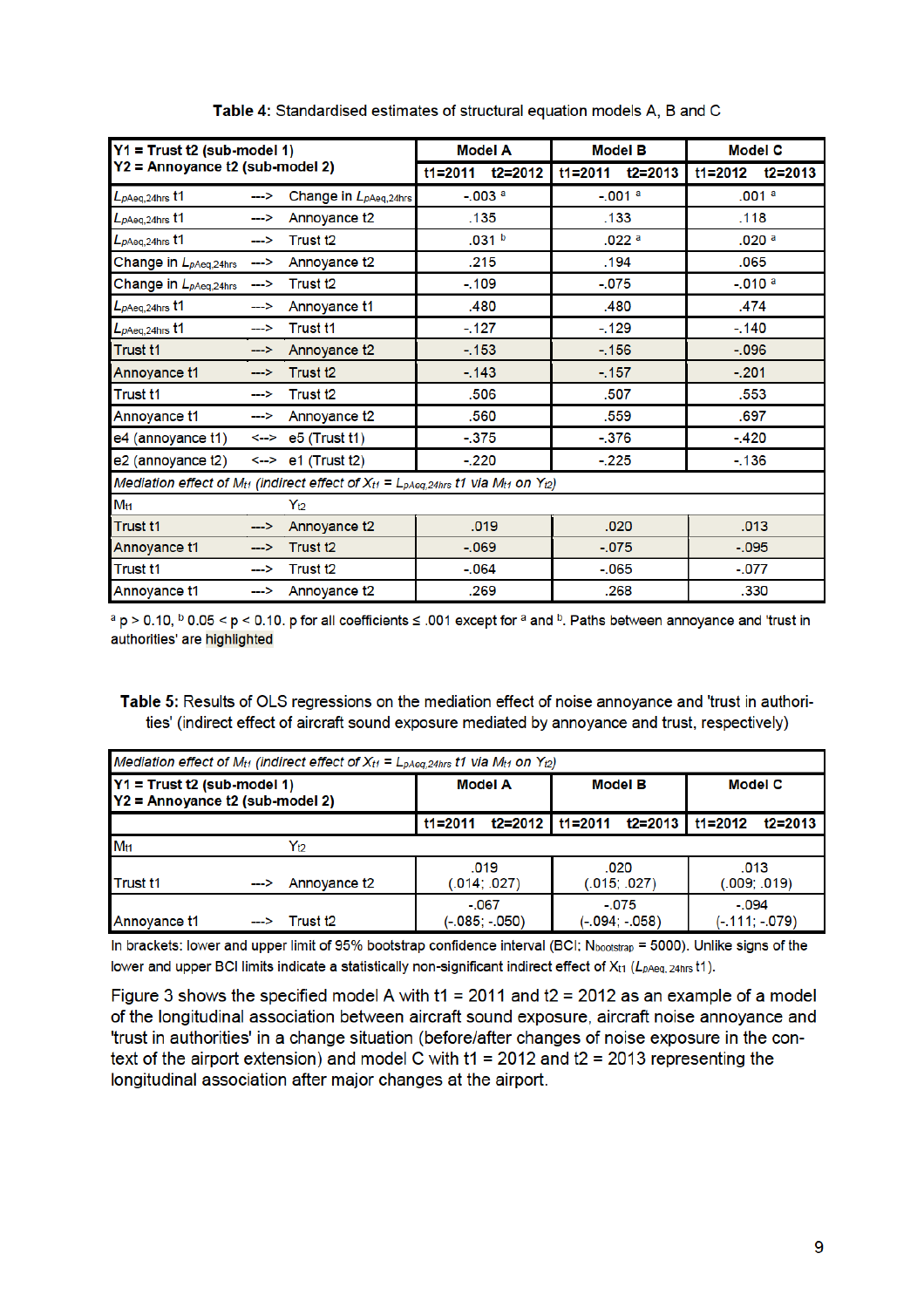

**Figure 3:** Structural equation models for the longitudinal relationship between aircraft sound exposure, 'trust in authorities' and aircraft noise annoyance: Upper model A for t1 = 2011 and t2 = 2012 and lower model C for t1 = 2012 and t2 = 2013

## **DISCUSSION & CONCLUSIONS**

Within the NORAH research initiative longitudinal data on aircraft noise annoyance and associated attitudinal factors were collected at Frankfurt Airport in 2011 before the opening of the new  $4<sup>th</sup>$  runway Northwest and the implementation of a night-flight ban from 11pm to 5am (introduced in October 2011) and in repeated measurements in 2012 and 2013 after the implementation of these changes. Considerable differences in %HA against  $L_{pAea,24hs}$  in 2013 were found depending on discrete values of 'trust in authorities', perceived fairness and expectations concerning the impact of the air traffic on the regional development and residential quality of life assessed in previous survey waves. However, these exposure-response models assume the causal direction of the relationship between attitudes and annoyance to follow (fully) from attitudes to aircraft noise annoyance.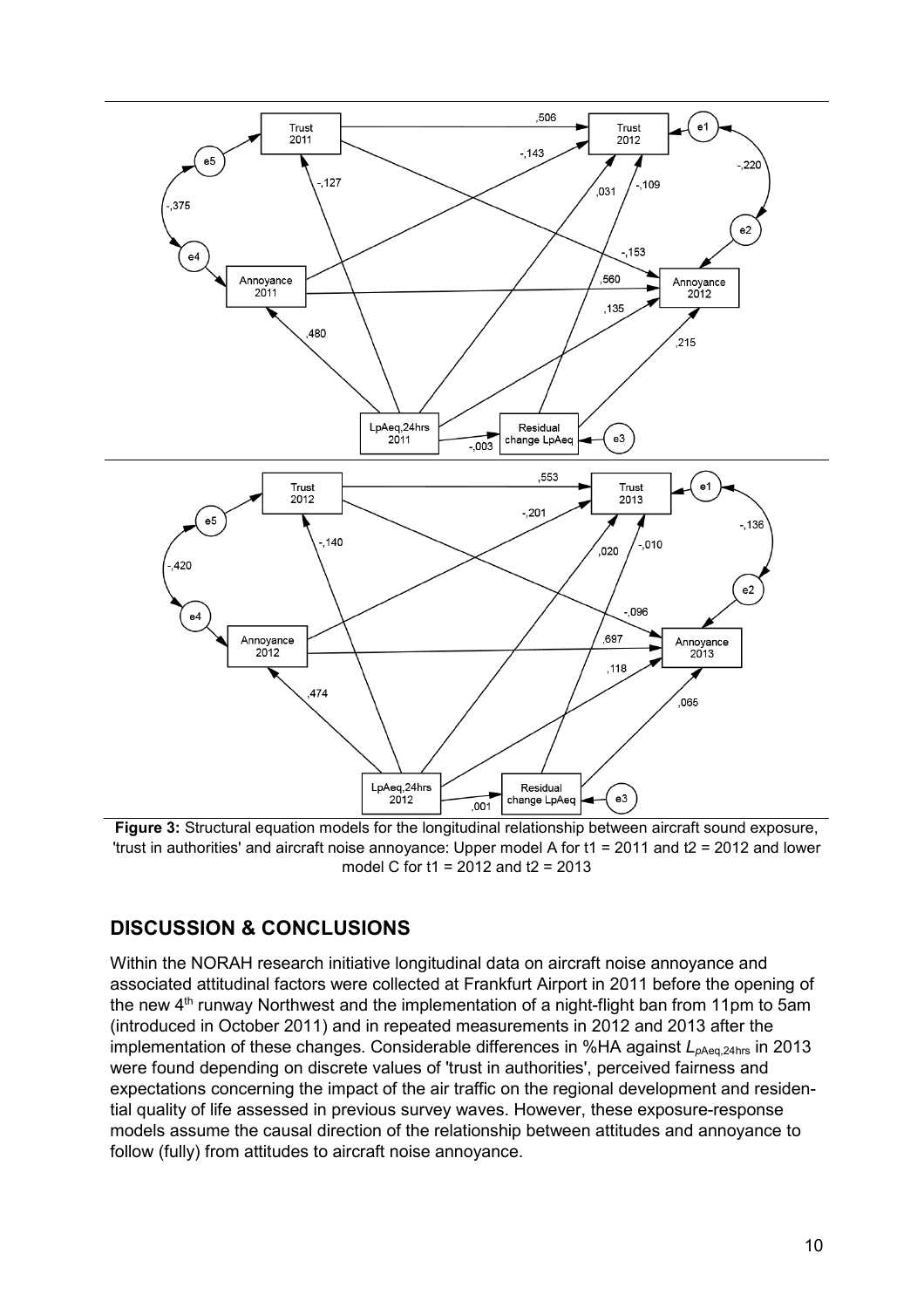Taken the example of 'trust in authorities', it was analysed to what extent trust assessed in a previous survey wave affects aircraft noise annoyance and vice versa. This was done by SEM models of longitudinal data of aircraft sound exposure, aircraft noise annoyance and 'trust in authorities'. Following Lazarus' transactional stress approach [14] Stallen [2] regards 'trust in authorities' as an aspect of perceived control which is conceptualised in his stress-related model on noise annoyance as part of a secondary appraisal process, i.e. the appraisal of resources to cope with noise (the environmental stressor). According to this model one would expect that 'trust in authorities' assessed in 2011 would affect aircraft noise annoyance in following measurements 2012, and 2013, respectively. The results of the longitudinal SEM estimations show that the relationship between trust and annoyance is more complex. First, the results of the SEM confirm that 'trust in authorities' as measured in previous survey waves has an effect on aircraft noise annoyance. However, the reversed causal direction is also true, i.e. the path from aircraft noise annoyance to 'trust in authorities' measured in a following survey wave is also statistically significant. This is partly in line with findings of [6], who reported that in their longitudinal study on aircraft noise effects at Amsterdam Airport Schiphol none of the paths from attitudes to aircraft noise annoyance was significant whereas the paths from aircraft noise annoyance to 'concern about the negative health effects of noise' and to 'belief that noise can be prevented' were significant. In our study, the mediation effect of aircraft noise annoyance assessed at t1 on 'trust in authorities' measured at t2, i.e. the indirect effect of  $L_{\text{pAea. 24hs}}$  on 'trust in authorities' mediated by annoyance, is stronger than the reversed mediation effect of 'trust in authorities' (t1) on aircraft noise annoyance (t2), but this only suggests that the effect of 'trust in authorities' on annoyance is more independent from sound exposure.

It seems that 'trust in authorities' and aircraft noise annoyance are reciprocally related to each other. However, the strength of the causal direction was found to be different depending on whether the longitudinal SEM includes variables of measurements before and after the opening of the runway (models A, B) or variables assessed after the changes at the airport only (model C). Whereas in the latter case the size of the aircraft noise annoyance measured at t1 explains more of the variance of 'trust in authorities' afterwards (at t2) than vice versa, the estimates in model A and B suggest that 'trust in authorities' gains in importance for explaining subsequent aircraft noise annoyance in a change situation (before/after a change in sound exposure). This is in line with [2] who points out that variables related to the secondary appraisal of the capacity to cope with noise (such as perceived control including among others 'trust in authorities') become particularly important when the noise exposure changes or is expected to change.

Unfortunately, the strength of the different causal directions of the association between trust in authorities (and related attitudes) and aircraft noise annoyance couldn't be observed in repeated measurements in the years before the changes at Frankfurt Airport in autumn 2011. Probably, this would have given more insight into the dynamic process of the relationship between attitudinal factors and aircraft noise annoyance before, during and after major changes in exposure. The same seems to be true for the importance of further follow-ups after the changes within the frame of the airport expansion. There are several activities of active noise control at Frankfurt Airport since the opening of the runway Northwest, some of them implemented, others planned for the near future [15]. There is some evidence that these measures of noise respite might be less effective with regard to the reduction of noise annoyance due to the lack of trust in authorities among residents [16]. Thus, it is suggested that in future noise abatement projects the aspect of attitudes related to the source or to authorities should be considered in addition to the acoustical and operational measures. The impact of such a noise management on exposed people should then be evaluated in intervention studies in order to get a better understanding of noise effects and of how to minimise aversive noise effects.